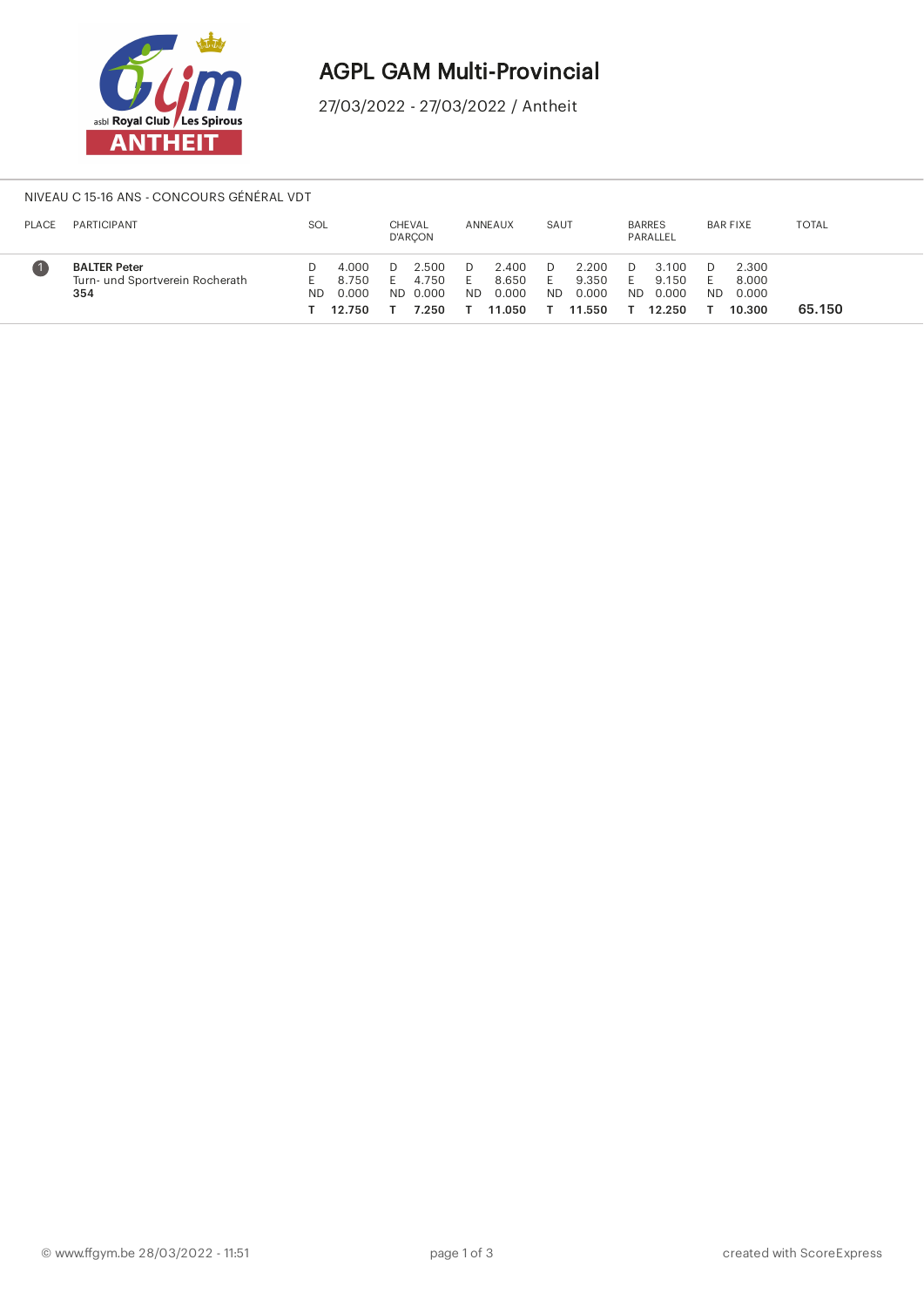

# AGPL GAM Multi-Provincial

27/03/2022 - 27/03/2022 / Antheit

#### INITIATION 9-10 ANS - CONCOURS GÉNÉRAL VDT

| <b>PLACE</b>       | <b>PARTICIPANT</b>                                                    | PHYSICAL<br>TEST                           | SOL                                        | <b>CHEVAL</b><br><b>D'ARCON</b>            | ANNEAUX                                      | SAUT <sub>1</sub>                        | SAUT <sub>2</sub>                          | SAUT<br><b>TOTAL</b> | <b>BARRES</b><br>PARALLEL                | <b>BAR FIXE</b>                            | <b>TOTAL</b> |
|--------------------|-----------------------------------------------------------------------|--------------------------------------------|--------------------------------------------|--------------------------------------------|----------------------------------------------|------------------------------------------|--------------------------------------------|----------------------|------------------------------------------|--------------------------------------------|--------------|
| $\left( 1 \right)$ | <b>HEINRICHS Luca</b><br>Turn- und<br>Sportverein<br>Rocherath<br>232 | $D$ 4.500<br>E 8.900<br>ND0.000<br>T13.400 | $D$ 4.000<br>E 8.566<br>ND0.500<br>T12.066 | $D$ 2.500<br>E 8.700<br>ND0.600<br>T10.600 | $D$ 4.500<br>E 8.566<br>ND0.500<br>T12.566   | D 1.000<br>E 4.850<br>ND0.000<br>5.850   | $D$ 2.000<br>E 4.850<br>ND0.000<br>T 6.850 | T12.700              | D 3.000<br>E 8.850<br>ND0.000<br>T11.850 | $D$ 3.000<br>E 8.900<br>ND0.000<br>T11.900 | 85.082       |
| (2)                | <b>HEINRICHS Mika</b><br>Turn- und<br>Sportverein<br>Rocherath<br>231 | $D$ 2.500<br>E 8.700<br>ND0.500<br>T10.700 | $D$ 4.000<br>E 8.266<br>ND0.500<br>T11.766 | $D$ 2.000<br>E 8.216<br>ND0.300<br>9.916   | D 4.500<br>.800<br>F 7<br>ND0.500<br>T11.800 | D 2.000<br>E 4.700<br>ND0.000<br>T 6.700 | D 1.000<br>E 4.550<br>ND0.000<br>5.550     | T12.250              | D 3.000<br>E 9.250<br>ND0.000<br>T12.250 | D 3.000<br>E 7.966<br>ND0.000<br>T10.966   | 79.648       |